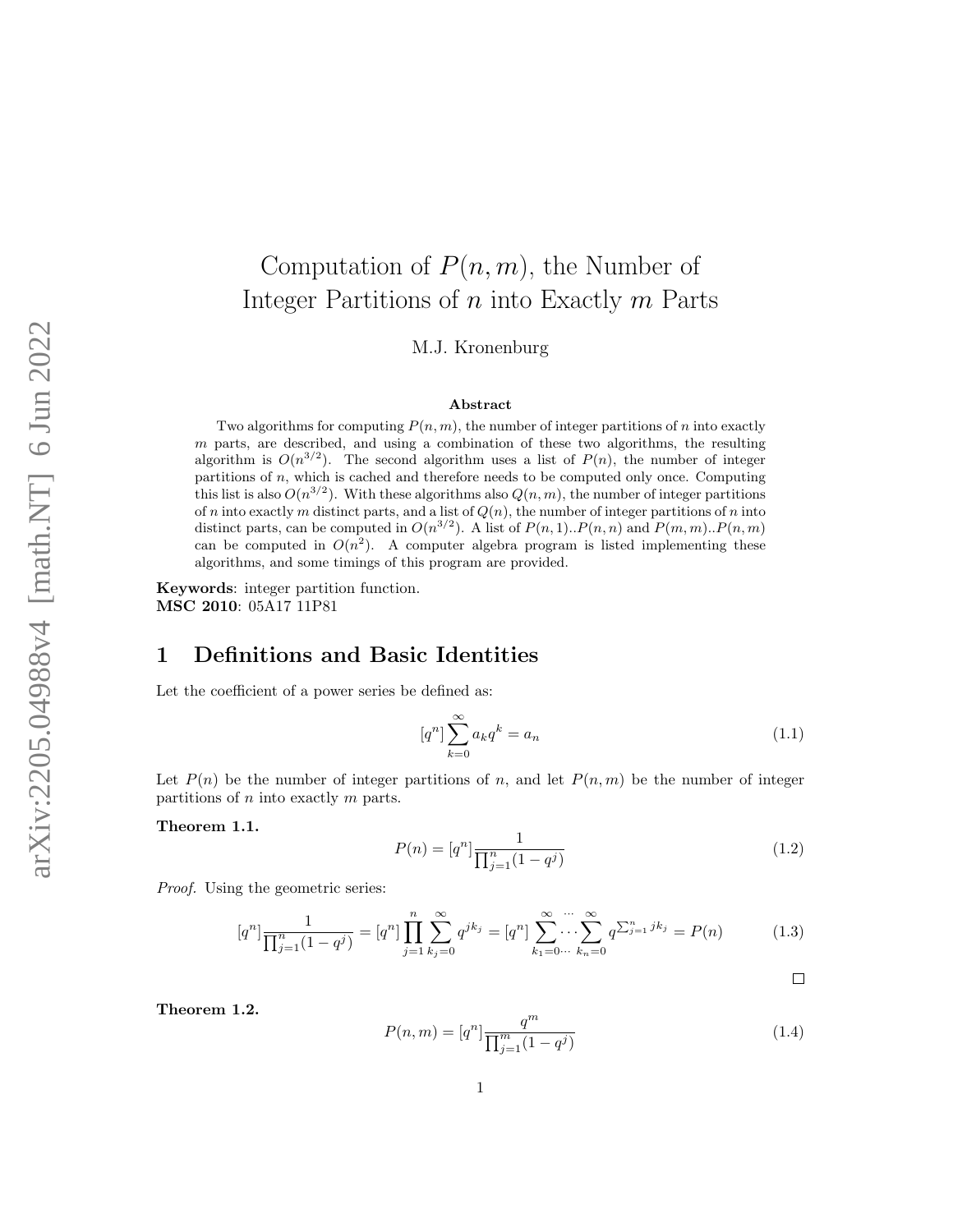Proof.

$$
[q^n] \frac{q^m}{\prod_{j=1}^m (1-q^j)} = [q^n] q^m \prod_{j=1}^m \sum_{k_j=0}^\infty q^{jk_j} = [q^n] \sum_{k_1=0}^\infty \cdots \sum_{k_m=0}^\infty q^{m+\sum_{j=1}^m jk_j} = P(n,m) \tag{1.5}
$$

where  $P(n,m)$  is the number of integer partitions of n with greatest part equal to m. By conjugation of Ferrer diagrams this is also the number of integer partitions of  $n$  into exactly  $m$ parts [\[3\]](#page-11-0).  $\Box$ 

<span id="page-1-1"></span>Theorem 1.3. [\[13\]](#page-12-0)

$$
P(n,m) = P(n-m,m) + P(n-1,m-1)
$$
\n(1.6)

Proof.

$$
P(n-m,m) + P(n-1,m-1) = [q^{n-m}] \frac{q^m}{\prod_{j=1}^m (1-q^j)} + [q^{n-1}] \frac{q^{m-1}}{\prod_{j=1}^{m-1} (1-q^j)}
$$
  
= 
$$
[q^n] \frac{q^{2m}}{\prod_{j=1}^m (1-q^j)} + [q^n] \frac{q^m (1-q^m)}{\prod_{j=1}^m (1-q^j)} = [q^n] \frac{q^m}{\prod_{j=1}^m (1-q^j)} = P(n,m)
$$
 (1.7)

 $\Box$ 

### <span id="page-1-0"></span>Lemma 1.1.

$$
\sum_{k=0}^{m} q^k \prod_{j=k+1}^{m} (1 - q^j) = 1
$$
\n(1.8)

*Proof.* The lemma is true for  $m = 0$ , and using induction on m, when it is true for m, then for  $m + 1$ :

$$
\sum_{k=0}^{m+1} q^k \prod_{j=k+1}^{m+1} (1 - q^j) = q^{m+1} + \sum_{k=0}^m q^k \prod_{j=k+1}^{m+1} (1 - q^j)
$$
  
=  $q^{m+1} + (1 - q^{m+1}) \sum_{k=0}^m q^k \prod_{j=k+1}^m (1 - q^j) = q^{m+1} + 1 - q^{m+1} = 1$  (1.9)

A similar lemma can be found as  $(5)$  in [\[1\]](#page-11-1). Let  $P(n|\text{at most } m \text{ parts})$  be the number of integer partitions of  $n$  into at most  $m$  parts [\[3\]](#page-11-0).

**Theorem 1.4.** For integer  $m \leq n$ :

$$
P(n|\text{at most } m \text{ parts}) = \sum_{k=0}^{m} P(n,k) = P(n+m, m)
$$
 (1.10)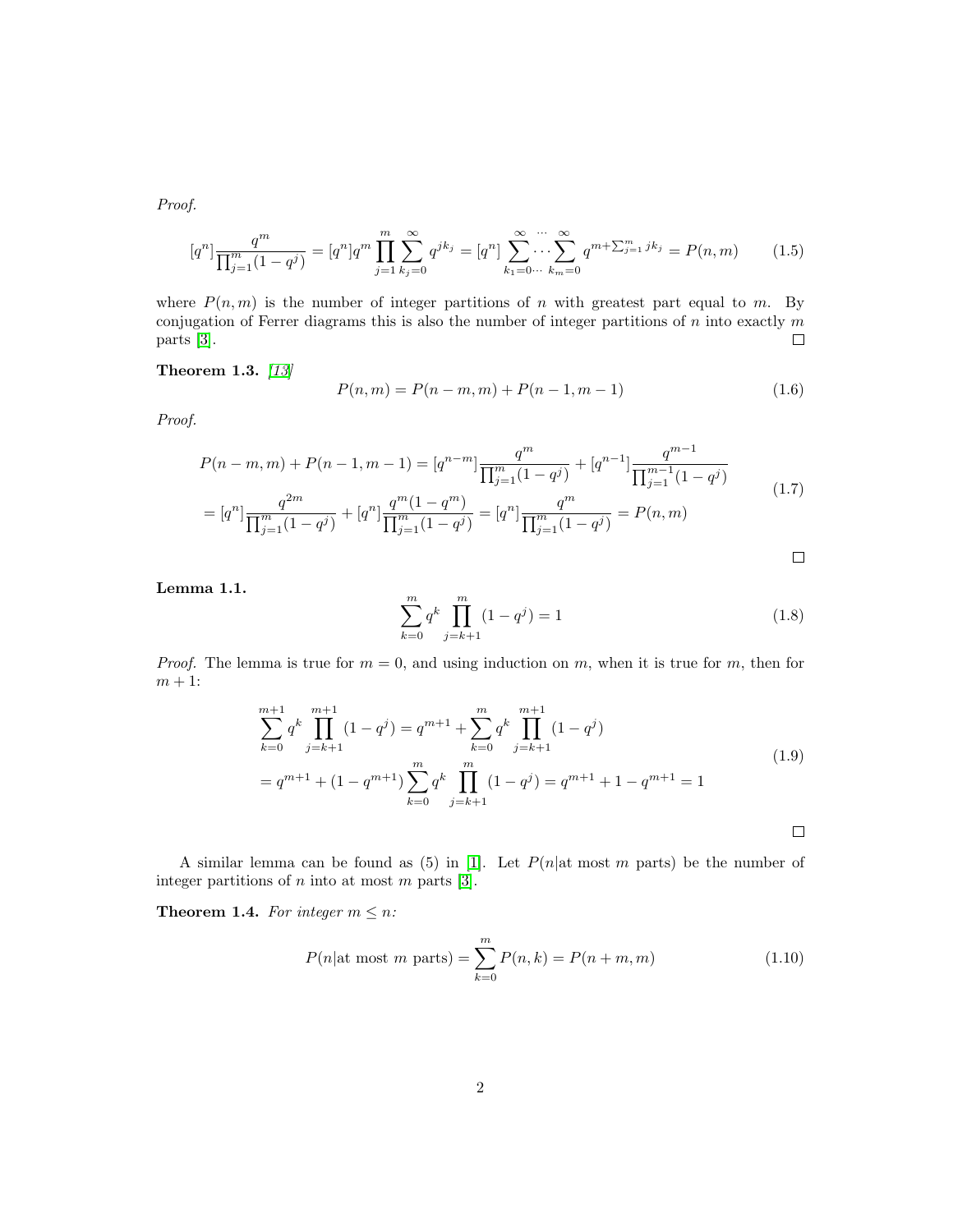Proof. Using lemma [1.1:](#page-1-0)

$$
\sum_{k=0}^{m} P(n,k) = \sum_{k=0}^{m} [q^n] \frac{q^k}{\prod_{j=1}^k (1-q^j)} = [q^n] \sum_{k=0}^{m} \frac{q^k \prod_{j=k+1}^{m} (1-q^j)}{\prod_{j=1}^{m} (1-q^j)}
$$
\n
$$
= [q^n] \frac{1}{\prod_{j=1}^{m} (1-q^j)} = [q^{n+m}] \frac{q^m}{\prod_{j=1}^{m} (1-q^j)} = P(n+m, m)
$$
\n(1.11)

 $\Box$ 

Taking  $m = n$  it follows that  $P(n) = P(2n, n)$ .

## 2 First Algorithm for Computing  $P(n, m)$

From the recurrence relation in theorem [1.3](#page-1-1) a simple algorithm can be derived for computing  $P(n, m)$ . Using that  $P(n, m) = 0$  when  $n < m$ , let for each m' between 1 and m an array represent  $P(n', m')$  for all n' between m' and  $n - m + m'$ , starting with  $P(n', 1) = 1$ . Then repeated application of the recurrence relation for all  $n'$  transforms the array from  $m'-1$  to m', where the position in the array of  $P(n', m')$  is the same as the position of  $P(n'-1, m'-1)$ . When  $m' = m$  is reached the array contains  $P(n', m)$  for all n' between m and n, and then the last element in the array contains  $P(n, m)$ .

Algorithm 1 Computation of  $P(n, m)$ 

```
1: procedure P(n, m)2: for p \leftarrow 0 to n - m do
3: a_p \leftarrow 14: end for
5: for i \leftarrow 2 to \min(m, n-m) do
 6: for p \leftarrow i to n - m do
7: a_p \leftarrow a_p + a_{p-i}8: end for
9: end for
10: return a_{n-m}11: end procedure
```
The number of steps  $S_1(n, m)$  in this algorithm, excluding the initialization steps, is:

<span id="page-2-0"></span>
$$
S_1(n,m) = \frac{1}{2}(\min(m, n-m) - 1)(2(n-m) - \min(m, n-m))
$$
\n(2.1)

## 3 An Expression for  $P(n, m)$  using  $P(n)$

An expression for  $P(n, m)$  using  $P(n)$  is derived, leading to a second algorithm for computing  $P(n, m)$ . Starting with theorem [1.2:](#page-0-0)

$$
P(n,m) = [q^n] \frac{q^m}{\prod_{j=1}^m (1-q^j)} = [q^n] \frac{q^m \prod_{j=m+1}^{n-m} (1-q^j)}{\prod_{j=1}^n (1-q^j)} = [q^n] \frac{q^m \prod_{j=1}^{n-2m} (1-q^{m+j})}{\prod_{j=1}^n (1-q^j)} \tag{3.1}
$$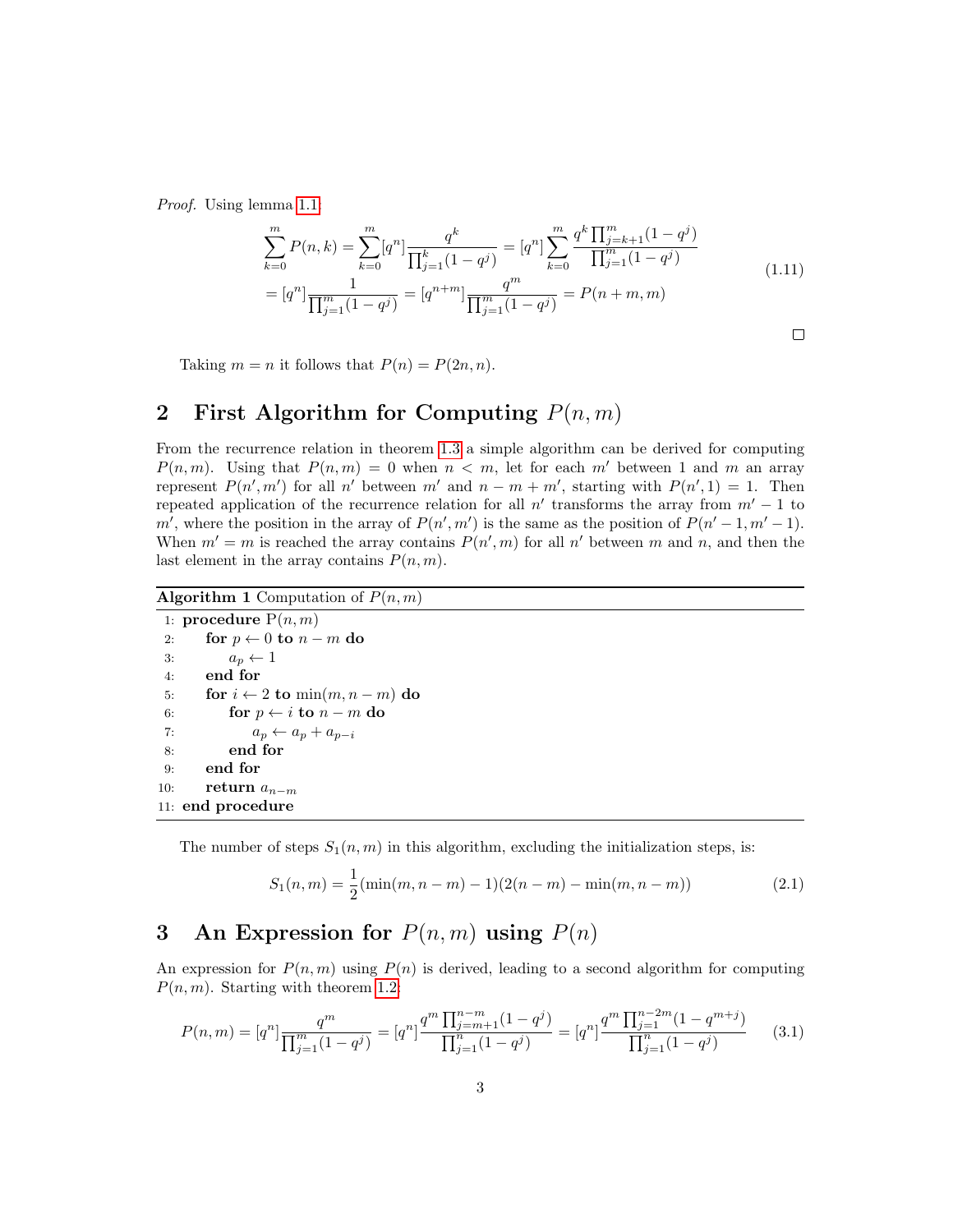The following identity is taken from formula [3h] on page 99 in [\[5\]](#page-11-2):

$$
\prod_{j=1}^{\infty} (1 - q^{m+j}) = \sum_{k=0}^{\infty} \sum_{i=0}^{k} (-1)^i q^{k+mi} Q(k, i)
$$
\n(3.2)

where  $Q(n, m)$  is the number of partitions of n into exactly m distinct parts. Because only the coefficient of  $q^n$  is needed, the sum is only needed up to  $k = n - m$ , and using theorem [1.1:](#page-0-1)

$$
P(n,m) = [q^n] \sum_{k=0}^{n-m} \sum_{i=0}^k (-1)^i q^{k+m(i+1)} Q(k,i) \frac{1}{\prod_{j=1}^n (1-q^j)}
$$
  
= 
$$
\sum_{k=0}^{n-m} \sum_{i=0}^k (-1)^i Q(k,i) [q^{n-k-m(i+1)}] \frac{1}{\prod_{j=1}^n (1-q^j)}
$$
  
= 
$$
\sum_{k=0}^{n-m} \sum_{i=0}^k (-1)^i Q(k,i) P(n-k-m(i+1))
$$
(3.3)

 $Q(n, m)$  can be expressed using  $P(n, m)$ , taken from page 116 in [\[5\]](#page-11-2), [\[14\]](#page-12-1):

$$
Q(n,m) = P(n - \frac{1}{2}m(m-1), m)
$$
\n(3.4)

which results in:

$$
P(n,m) = \sum_{k=0}^{n-m} \sum_{i=0}^{k} (-1)^{i} P(k - \frac{1}{2}i(i-1), i) P(n - k - m(i+1))
$$
\n(3.5)

When  $k = 0$ , only  $i = 0$  gives a nonzero summand because  $P(0, 0) = 1$ , leading to:

$$
P(n,m) = P(n-m) + \sum_{k=1}^{n-2m} \sum_{i=1}^{k} (-1)^i P(k - \frac{1}{2}i(i-1), i) P(n - k - m(i+1)) \tag{3.6}
$$

From this formula follows:

$$
P(n,m) = P(n-m) \text{ if } m \ge \lceil n/2 \rceil \tag{3.7}
$$

Changing the order of summation gives:

<span id="page-3-0"></span>
$$
P(n,m) = P(n-m) + \sum_{i=1}^{i_{\text{max}}(n,m)} (-1)^i \sum_{k=\frac{1}{2}i(i+1)}^{n-m(i+1)} P(k - \frac{1}{2}i(i-1), i) P(n - k - m(i+1)) \quad (3.8)
$$

where  $i_{\max}(n,m)$  is given by solving  $n - m(i + 1) = \frac{1}{2}i(i + 1)$ :

<span id="page-3-1"></span>
$$
i_{\max}(n,m) = \lfloor \frac{1}{2}(\sqrt{8n + (2m-1)^2} - 2m - 1) \rfloor
$$
\n(3.9)

The two last identities are the basis for a second algorithm.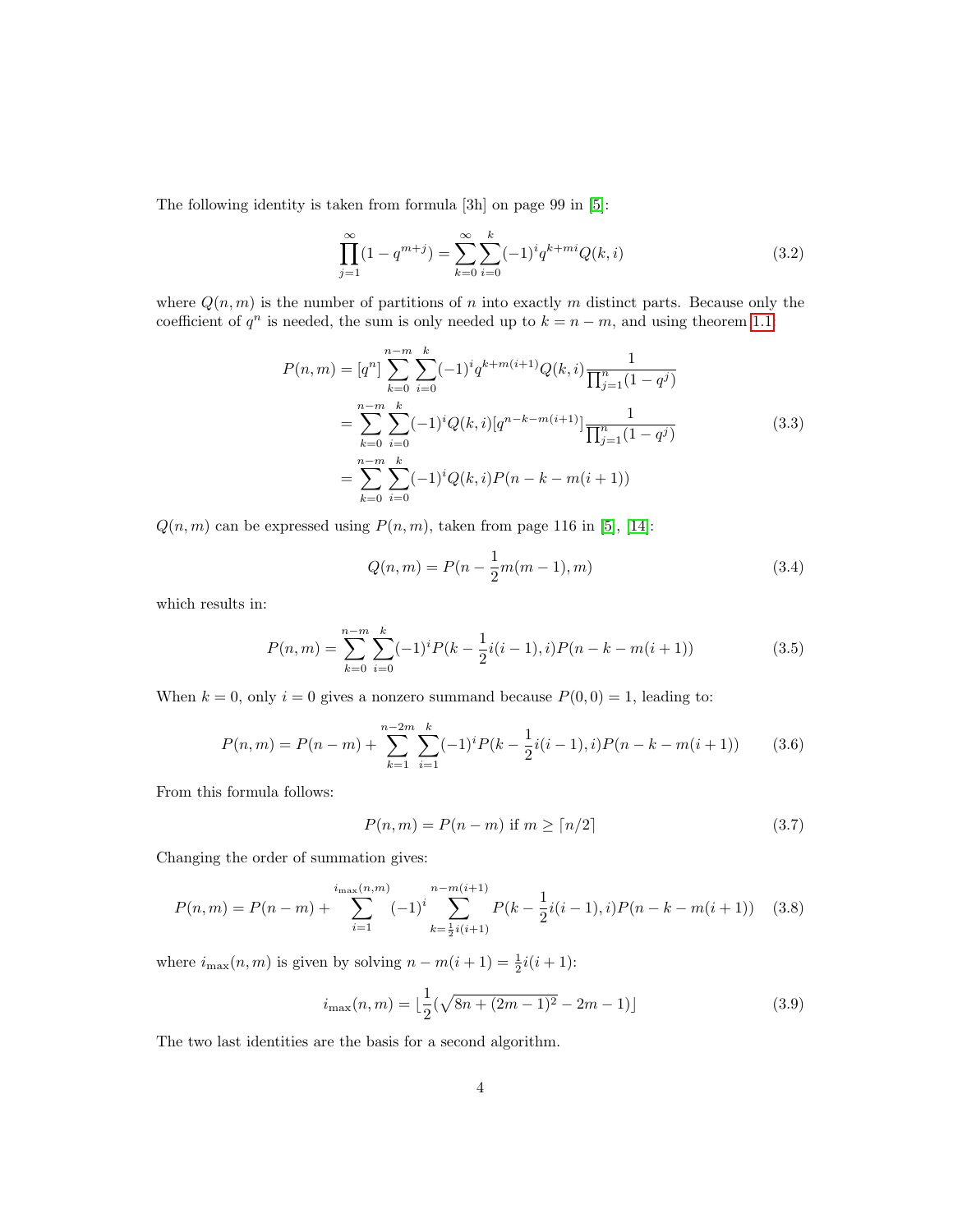## 4 Second Algorithm for Computing  $P(n, m)$

The equations [\(3.8\)](#page-3-0) and [\(3.9\)](#page-3-1) are used in the second algorithm, where  $P(0) \cdot P(n)$  need to be computed only once, which means they are cached in a permanent array. In the first algorithm for each m' the  $P(n', m')$  were computed for n' between m' and  $n - m + m'$ , but now they only are needed between  $m'$  and  $m' + k_{\text{max}} - k_{\text{min}}$ .

**Algorithm 2** Computation of  $P(n, m)$ 

```
1: procedure P(n, m)2: for p \leftarrow 0 to n - m do
 3: a_p \leftarrow 14: end for
 5: x \leftarrow P(n-m)6: for k \leftarrow 1 to n - 2m do
 7: x \leftarrow x - P(n - 2m - k)8: end for
 9: for i \leftarrow 2 to \lfloor \frac{1}{2}(\sqrt{8n + (2m - 1)^2} - 2m - 1) \rfloor do
10: k_{\min} \leftarrow \frac{1}{2} i(\tilde{i} + 1)11: k_{\text{max}} \leftarrow n - m(i+1)12: for p \leftarrow i to k_{\text{max}} - k_{\text{min}} do
13: a_p \leftarrow a_p + a_{p-i}14: end for
15: for k \leftarrow k_{\min} to k_{\max} do
16: x \leftarrow x + (-1)^i a_{k-k_{\min}} P(k_{\max} - k)17: end for
18: end for
19: return x20: end procedure
```
The number of steps  $S_2(n, m)$  in this algorithm, when compared to the first algorithm, and not including the computation of the  $P(n)$  which need to be computed only once, is about:

$$
S_2(n,m) \simeq \frac{1}{2} i_{\max}(n,m) (2(n-m) - i_{\max}(n,m))
$$
\n(4.1)

In figure [1](#page-5-0)  $S_1(n,m)$  and  $S_2(n,m)$  are shown for  $n = 400$ , from which it is clear that for small m the first algorithm and for large  $m$  the second algorithm is faster, where the cross over point is when  $i_{\text{max}}(n, m) = m$ , which has the solution  $m = m_{\text{worst}}$ :

$$
m_{\text{worst}} = \frac{1}{6}(\sqrt{24n + 9} - 3)
$$
\n(4.2)

Because in the second algorithm additional steps are needed in the loops over k, in practice  $m_{\text{worst}}$  is a constant factor larger, about  $m_{\text{worst}} \simeq 2.7\sqrt{n}$ . Substituting this m in [\(2.1\)](#page-2-0) it is clear that this combination of these two algorithms is  $O(n^{3/2})$ . Sometimes updating the cached  $P(0) \text{...} P(n)$  is necessary, but this is also  $O(n^{3/2})$ , see section [6,](#page-6-0) so the total complexity remains  $O(n^{3/2})$ .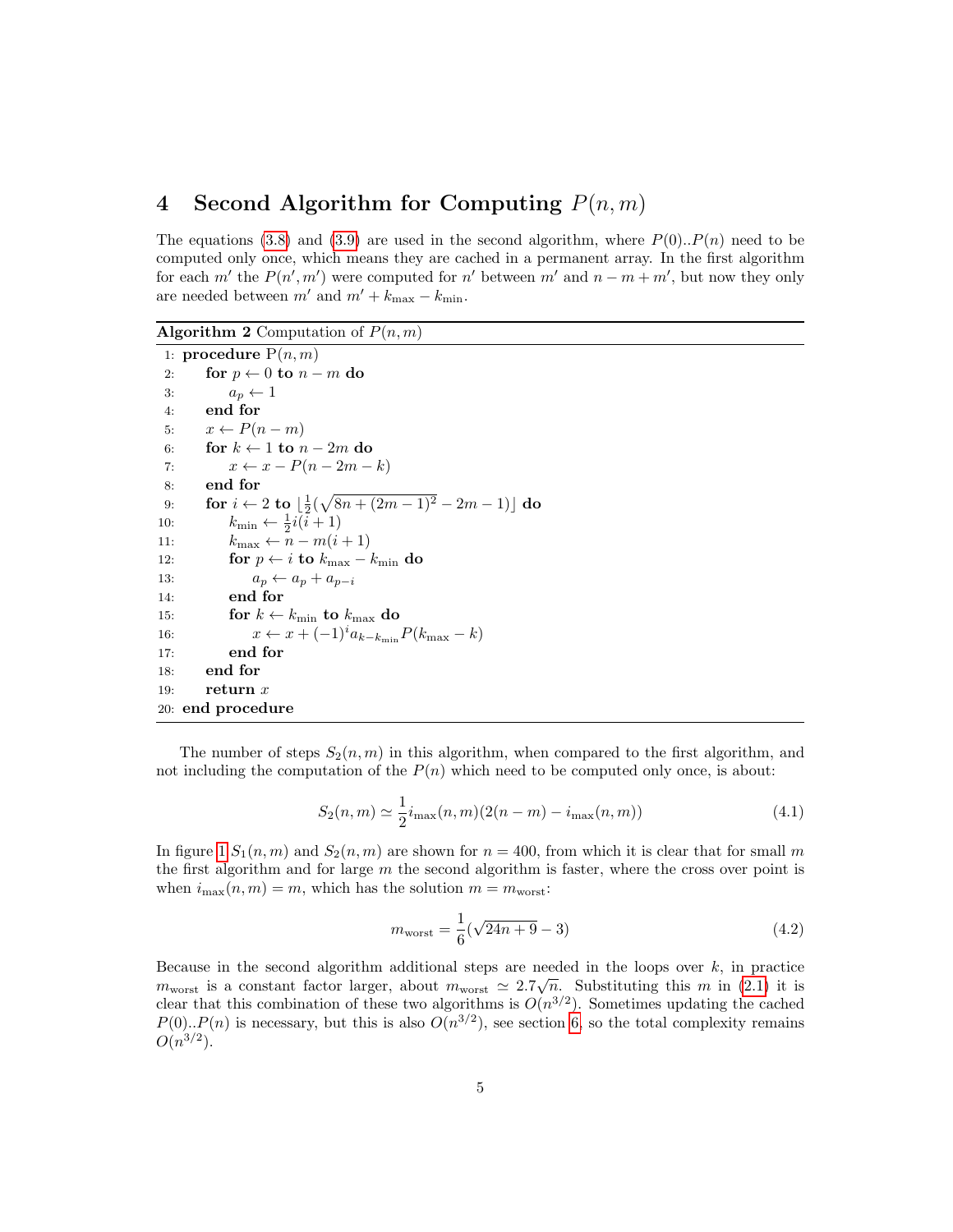Figure 1: Comparison of  $S_1(n,m)$  and  $S_2(n,m)$  for  $n = 400$ 

<span id="page-5-0"></span>

# 5 Formulas for  $P(n, m)$  when  $m \le 6$

When  $m \leq 6$  there are formulas for  $P(n, m)$ , such as  $P(n, 1) = 1$ ,  $P(n, 2) = \lfloor n/2 \rfloor$  [\[3\]](#page-11-0), and, where  $[x]$  is the nearest integer to  $x$  [\[3,](#page-11-0) [4,](#page-11-3) [7,](#page-11-4) [8\]](#page-12-2):

$$
P(n,3) = [n^2/12] \tag{5.1}
$$

$$
P(n,4) = [n(2n2 + 6n + 9((-1)n - 1))/288]
$$
\n(5.2)

$$
P(n,5) = \frac{n(n^3 + 10n(n+1) - 15(3(-1)^n + 5))/2880}{5.3}
$$

$$
P(n,6) = [n(6n4 + 135n3 + 760n2 + 675((-1)n - 1)n - 30F(n \mod 6))/518400] \tag{5.4}
$$

where  $F(0) = -96$ ,  $F(1) = F(5) = 629$ ,  $F(2) = F(4) = 224$  and  $F(3) = 309$ . For practical purposes these formulas are correct up to at least  $n = 10^9$ .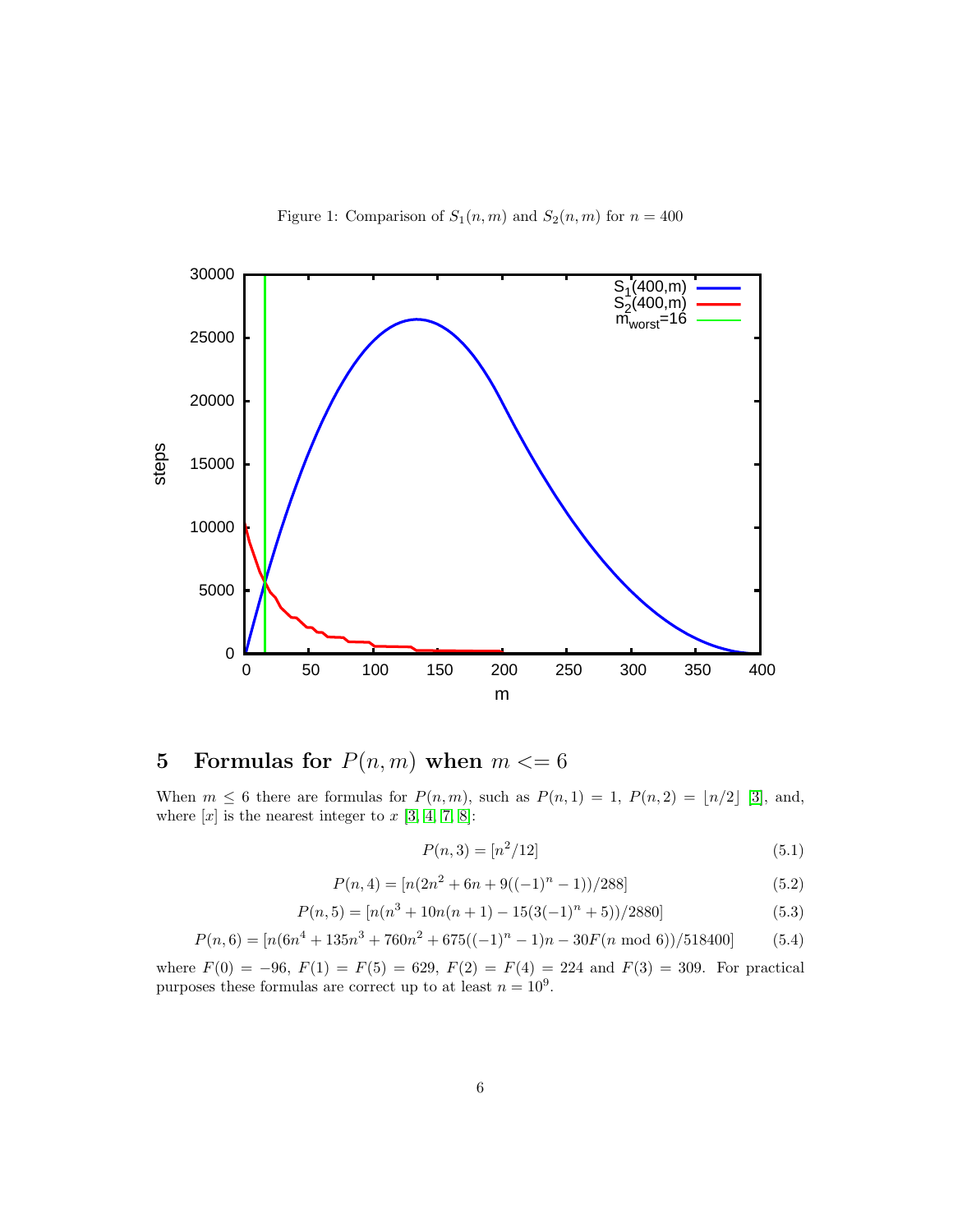## <span id="page-6-0"></span>6 Computing a List of  $P(n)$  and  $Q(n)$

For the second algorithm sometimes a list of the cached  $P(0) \cdot P(n)$  must be computed. The first algorithm to do this is with Euler's pentagonal number theorem [\[1,](#page-11-1) [6,](#page-11-5) [11\]](#page-12-3):

$$
P(n) = \delta_{n,0} - \sum_{k=1}^{\infty} (-1)^k (P(n - k(3k - 1)/2) + P(n - k(3k + 1)/2))
$$
(6.1)

where the sum is over all k for which the argument of  $P(n)$  is nonnegative. The second algorithm with a formula of J.A. Ewell has less terms [\[6,](#page-11-5) [11\]](#page-12-3):

$$
P(n) = \sum_{k=0}^{\infty} P\left(\frac{n - k(k+1)/2}{4}\right) - 2\sum_{k=1}^{\infty} (-1)^k P(n - 2k^2)
$$
 (6.2)

where the sum is over all k for which the argument of  $P(n)$  is a nonnegative integer. In the computer program below this formula is about 20% faster than the previous formula. In the first sum the argument is an integer when  $n - k(k + 1)/2 \equiv 0 \pmod{4}$ , which occurs if and only if n mod  $4 = k(k+1)/2$  mod 4. The values of  $k(k+1)/2$  mod 4 as a function of k are a repeating pattern of  $\{0, 1, 3, 2, 2, 3, 1, 0\}$ , so the k begins with  $k_1 = \{0, 1, 3, 2\}$  and  $k_2 = \{7, 6, 4, 5\}$ depending on the value of n mod 4, and for each term both  $k_1$  and  $k_2$  are increased with 8. Using:

$$
\frac{1}{2}(k+8)(k+9) - \frac{1}{2}k(k+1) = 8k + 36\tag{6.3}
$$

and substituting in the right side  $k = k_1 + 8k$  and  $k = k_2 + 8k$  and dividing by 4 gives  $2k_1 + 16k_2 + 9$ and  $2k_2 + 16k + 9$ , which are the decrements of the two  $P(n)$  arguments. For efficiency the first decrement can start at  $2k_1 + 9$  instead of 0, but then for the second decrement  $2k_2 + 9$  must be replaced by  $2(k_2 - k_1)$ .

When the list  $P(0) \cdot P(n)$  is computed, a list of  $Q(0) \cdot Q(n)$  can be computed with another formula of J.A. Ewell  $[6]$ :

$$
Q(n) = P(n) + \sum_{k=1}^{\infty} (-1)^k (P(n - k(3k - 1)) + P(n - k(3k + 1))
$$
\n(6.4)

A formula of M. Merca [\[12\]](#page-12-4) computes a list of  $Q(0) \dots Q(n)$  without needing  $P(0) \dots P(n)$ :

$$
Q(n) = s(n) - 2\sum_{k=1}^{\infty} (-1)^k Q(n - 3k^2)
$$
\n(6.5)

where

$$
s(n) = \begin{cases} 1 & \text{if } n = m(3m \pm 1)/2 \text{ for some nonnegative integer } m \\ 0 & \text{otherwise} \end{cases}
$$
 (6.6)

In the computer program below this formula is about 35% faster than the previous formula when all  $P(0) \nightharpoonup P(n)$  are known. These four algorithms for computing a list of  $P(n)$  and  $Q(n)$  are all  $O(n^{3/2})$ , and are faster than repeatedly computing isolated values of  $P(n)$  and  $Q(n)$  with the Hardy-Ramanujan-Rademacher formula [\[11\]](#page-12-3).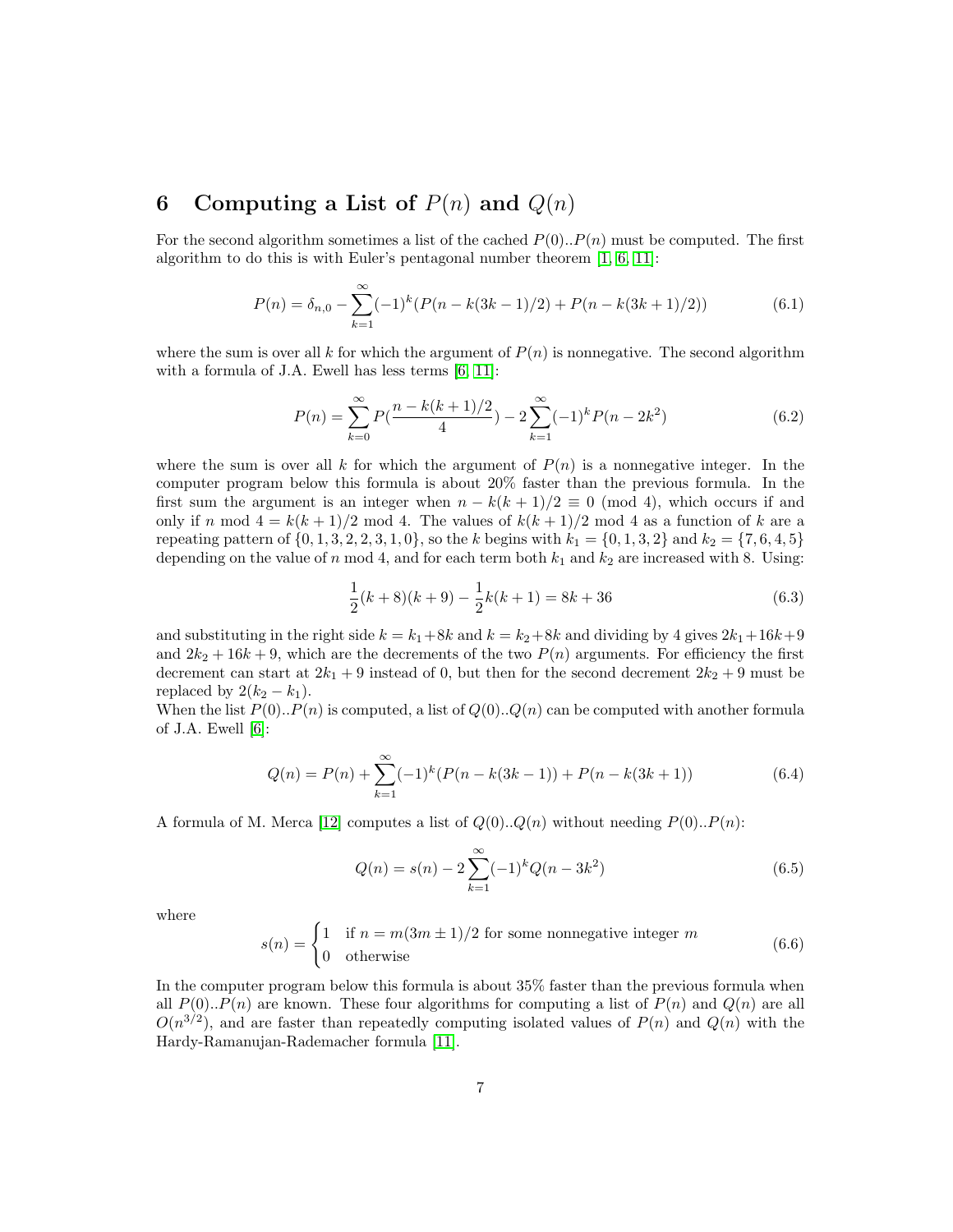## 7 Computer Algebra Program

A Mathematica<sup>®</sup> program is given below implementing the algorithm for  $P(n, m)$  and some other related functions, which are listed below.

#### PartitionsPList[n]

Gives a list of the n numbers  $P(1) \cdot P(n)$ , where  $P(n)$  is the number of partitions of n, using the algorithm of J.A. Ewell [\[6,](#page-11-5) [11\]](#page-12-3). The list is cached, and the algorithm is  $O(n^{3/2})$ . PartitionsQList[n]

Gives a list of the n numbers  $Q(1) \cdot Q(n)$ , where  $Q(n)$  is the number of partitions of n into distinct parts, using the algorithm of M. Merca [\[12\]](#page-12-4). The list is cached, and the algorithm is  $O(n^{3/2})$ . PartitionsInPartsP[n,m]

Gives the number  $P(n, m)$  of partitions of n into exactly m parts, with the combination of the two algorithms described in this paper, which is  $O(n^{3/2})$ .

#### PartitionsInPartsQ[n,m]

Gives the number  $Q(n, m)$  of partitions of n into exactly m distinct parts, using the formula  $Q(n,m) = P(n-m(m-1)/2, m)$ , which is  $O(n^{3/2})$ .

#### PartitionsInPartsPList[n]

Gives a list of the *n* numbers  $P(n, 1) \cdot P(n, n)$ , using the algorithm for  $P(n, m)$ . This algorithm is optimized with ListConvolve, and is therefore  $O(n^2)$ .

#### PartitionsInPartsPList[n,m]

Gives a list of the  $n - m + 1$  numbers  $P(m, m)$ .  $P(n, m)$ , using the algorithm for  $P(n, m)$ . This algorithm is optimized with ListConvolve, and is therefore  $O(n^2)$ .

#### PartitionsInPartsQList[n]

Fartitions in Parts<br>Queens a list of the  $m_{\text{max}} = \lfloor (\sqrt{8n + 1} - 1)/2 \rfloor$  numbers  $Q(n, 1) \ldots Q(n, m_{\text{max}})$ , using the algorithm for  $P(n, m)$ . This algorithm is  $O(n^{3/2})$ .

#### PartitionsInPartsQList[n,m]

Gives a list of the  $n - m(m + 1)/2 + 1$  numbers  $Q(m(m + 1)/2, m) \ldots Q(n, m)$ , using the formula  $Q(n, m) = P(n - m(m - 1)/2, m)$ . This algorithm is  $O(n^2)$ .

Below is the listing of a Mathematica<sup>®</sup> package which can be copied into a PartitionsInParts.m package file.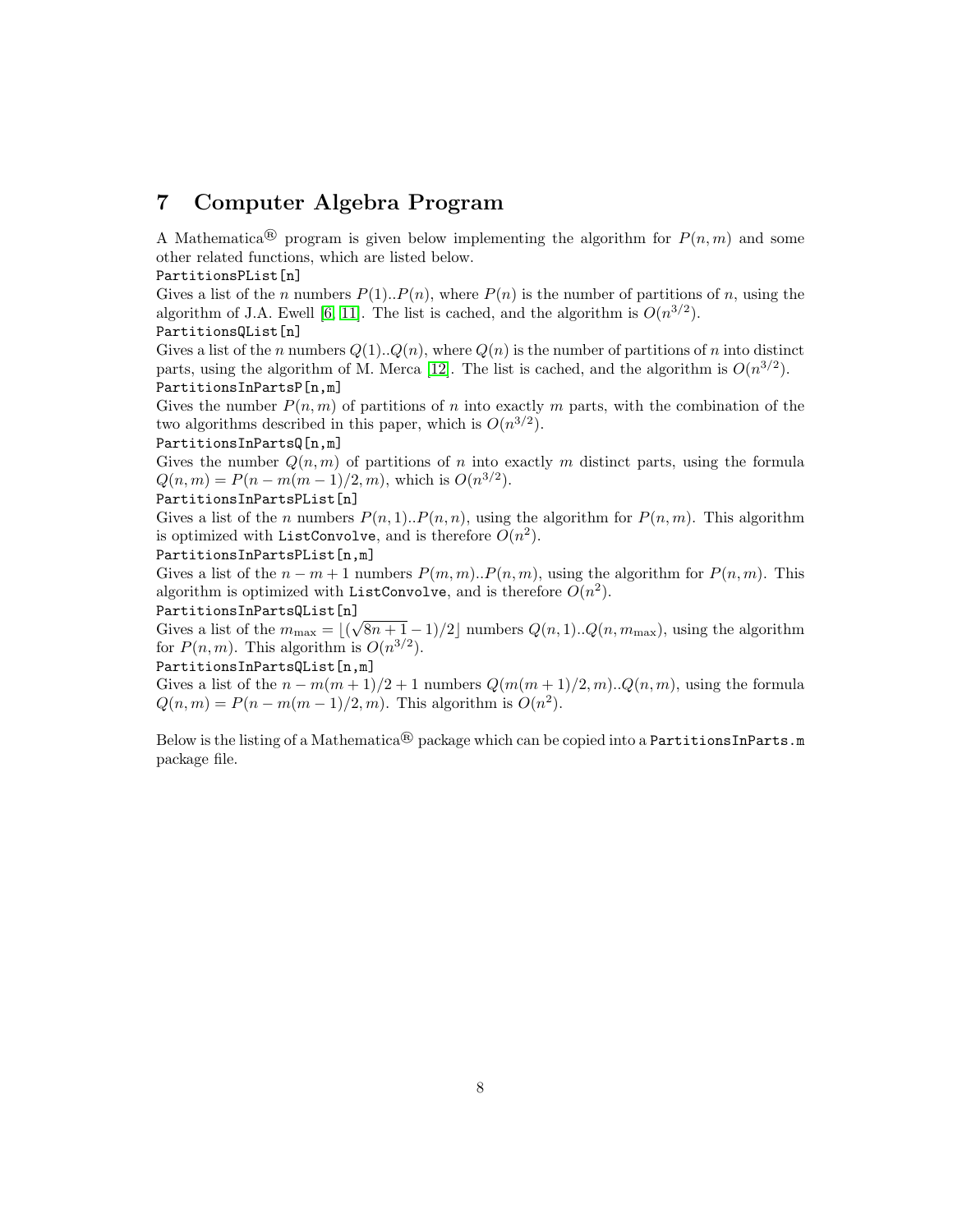```
(* ::Package:: *)
```

```
BeginPackage["PartitionsInParts'"];
PartitionsPList::usage =
"PartitionsPList[n] gives a list of the n numbers P(1) \tP(n),
the number of unrestricted partitions of 1..n.";
PartitionsQList::usage =
"PartitionsQList[n] gives a list of the n numbers Q(1) \ldots Q(n),
 the number of partitions of 1..n into distinct parts.";
PartitionsInPartsP::usage =
"PartitionsInPartsP[n,m] gives the number P(n,m),
 the number of partitions of n into exactly m parts.";
PartitionsInPartsQ::usage =
"PartitionsInPartsQ[n,m] gives the number Q(n,m),
 the number of partitions of n into exactly m distinct parts.";
PartitionsInPartsPList::usage =
"PartitionsInPartsPList[n] gives a list of the n numbers P(n,1) \dots P(n,n),
 the number of partitions of n into exactly 1..n parts.
PartitionsInPartsPList[n,m] gives a list of the n-m+1 numbers P(m,m)..P(n,m),
 the number of partitions of m..n into exactly m parts.";
PartitionsInPartsQList::usage =
"PartitionsInPartsQList[n] gives a list of the numbers Q(n,1) \ldots Q(n,mmax),
 the number of partitions of n into exactly 1..mmax distinct parts.
PartitionsInPartsQList[n,m] gives a list of the numbers Q(m(m+1)/2,m)..Q(n,m),
 the number of partitions of m(m+1)/2..n into exactly m distinct parts.";
Begin["'Private'"];
```

```
PartitionsPList[n_Integer?Positive]:=(partpupdateewell[n];partplist[[Range[2,n+1]]])
PartitionsQList[n_Integer?Positive]:=(partqupdatemerca[n];partqlist[[Range[2,n+1]]])
PartitionsInPartsP[n_Integer?NonNegative,m_Integer?NonNegative]:=
 If [n == m == 0, 1, If [m == 0 | n < m, 0, If [n == m, 1, If [m < = 6, partitionsinpartsp1[n, m],
  If[m<=2.7Sqrt[n],partitionsinpartsp2[n,m,False],partitionsinpartsp3[n,m]]]]]]
PartitionsInPartsQ[n_Integer?NonNegative,m_Integer?NonNegative]:=
 If[n-m(m-1)/2<m,0,PartitionsInPartsP[n-m(m-1)/2,m]]
PartitionsInPartsPList[n_Integer?Positive]:=partitionsinpartsplist1[n]
PartitionsInPartsPList[n_Integer?NonNegative,m_Integer?NonNegative]:=
 If [m == 0, PadRight[{1},n+1],If[n < m, {},If[m<0.21Exp[0.78Log[n]],partitionsinpartsp2[n,m,True],partitionsinpartsplist1[n,m]]]]
PartitionsInPartsQList[n_Integer?Positive]:=partitionsinpartsqlist1[n]
PartitionsInPartsQList[n_Integer?NonNegative,m_Integer?NonNegative]:=
 If[n-m(m-1)/2<sub>m</sub>,\ PartitionsInPartsPList[n-m(m-1)/2,m]]
```

```
partplist={1};partqlist={1};
partpupdateeuler[n_]:=Block[{length=Length[partplist],result,kmax,kk},
```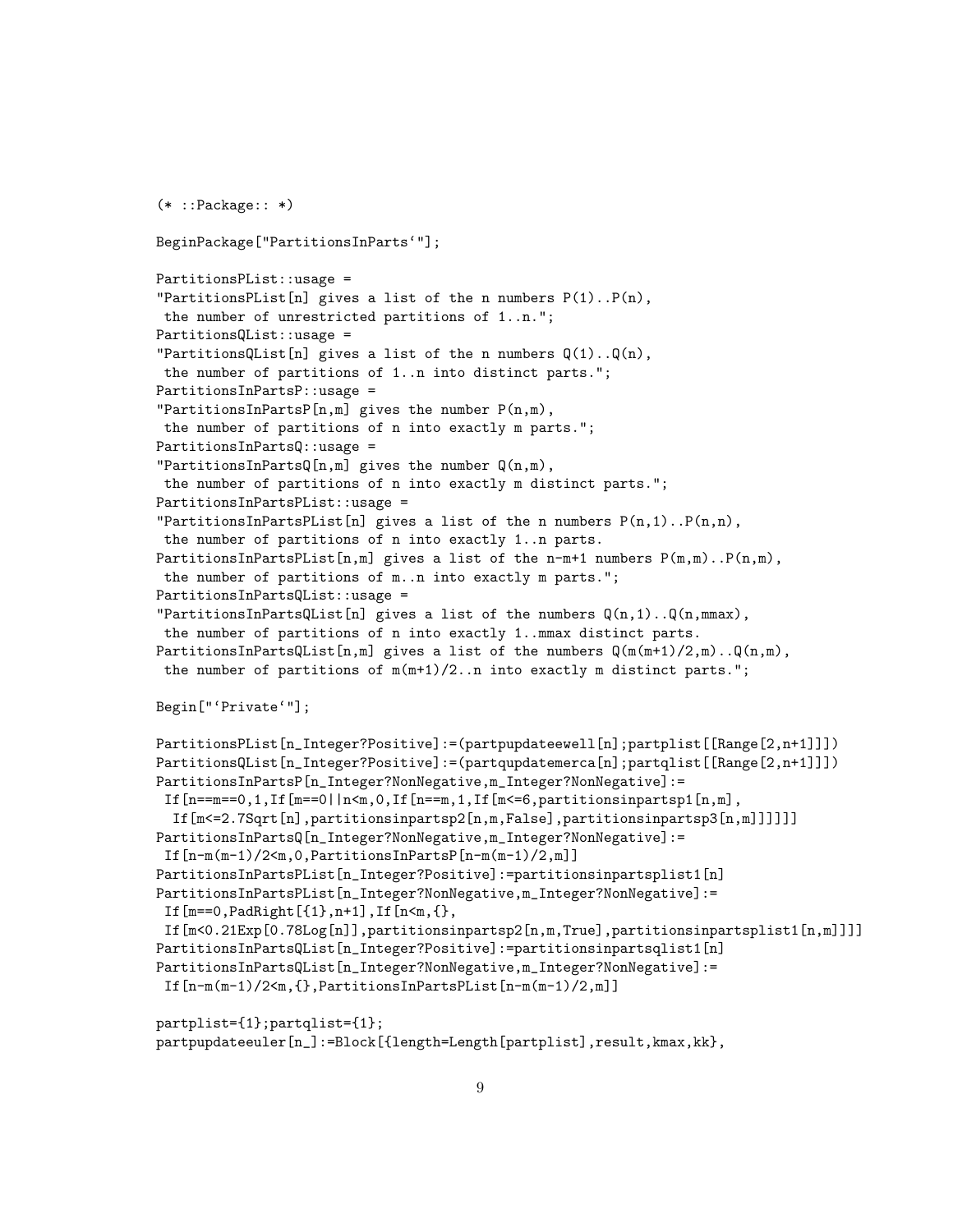```
Which[n>=length,partplist=PadRight[partplist,n+1];
 Do[result=0;kmax=Floor[(Sqrt[24i+1]-1)/6];kk=i+1;
   Do[kk=-3k-1; result=-(-1)^k(partplist[[kk]]+partplist[[kk+k]]),{k,kmax}];kk-=2kmax+1;Which[kk>0,result+=(-1)^kmax partplist[[kk]]];
  partplist[[i+1]]=result,{i,length,n}]]]
partpupdateewell[n_]:=Block[{length=Length[partplist],result,ks,k1,k2,kk1,kk2},
 Which[n>=length,partplist=PadRight[partplist,n+1];
  ks={{9,11,15,13},{14,10,2,6},{0,1,6,3},{28,21,10,15}};
  Do[result=0;k1=Floor[Sqrt[i/2]];kk1=i+1;
   Do[kk1-=4k-2;result+=(-1)^k partplist[[kk1]],\{k,k1\}];
   result*=-2;kk2=Mod[i,4]+1;k1=ks[[1]][[kk2]];k2=ks[[2]][[kk2]];
   kk1=(i-ks[[3]][[kk2]])/4+1;kk2=(i-ks[[4]][[kk2]])/4+1;
   For[k=k1,kk2>0,kk1-=k;kk2-=k2+k;k+=16,result+=partplist[[kk1]]+partplist[[kk2]]];
   Which[kk1>0,result+=partplist[[kk1]]];
  partplist[[i+1]]=result,{i,length,n}]]]
partqupdateewell[n_]:=Block[{length=Length[partqlist],result,kmax,kk},
 Which[n>=length,partqlist=PadRight[partqlist,n+1];partpupdateewell[n];
 Do[result=partplist[[i+1]];kmax=Floor[(Sqrt[12i+1]-1)/6];kk=i+1;
   Do[kk-=6k-2;result+=(-1)^k(partplist[[kk]]+partplist[[kk+2k]]),{k,kmax}];
  kk-=4kmax+2;Which[kk>0,result-=(-1)^kmax partplist[[kk]]];
 partqlist[[i+1]]=result,{i,length,n}]]]
partqupdatemerca[n_]:=Block[{length=Length[partqlist],result,kmax,kk,tsqrt},
 Which[n>=length,partqlist=PadRight[partqlist,n+1];
  Do[result=0;kmax=Floor[Sqrt[i/3]];kk=i+1;
   Do[kk=6k-3; result+=(-1)^k partqlist[[kk]],{k, kmax}];
   result*=-2;tsqrt=Sqrt[24i+1];
   Which[IntegerQ[(tsqrt+1)/6]||IntegerQ[(tsqrt-1)/6],result++];
  partqlist[[i+1]]=result,{i,length,n}]]]
partitionsinpartsp1[n_-,m_-]:=Switch[m,1,1,2,Floor[n/2],3,Round[n^2/12],
 4,Round[n(2n^2+6n+9((-1)^n-1))/288],5,Round[n(n^3+10n(n+1)-15(3(-1)^n+5))/2880],
 6,Round[n(6n^4+135n^3+760n^2+675((-1)^n-1)n-30Switch[
  Mod[n,6],0,-96,1,629,2,224,3,309,4,224,5,629])/518400]]
partitionsinpartsp2[n_,m_,all_]:=Block[{temp=ConstantArray[1,n-m+1],nmax=n-m,pmax},
 Do[pmax=(Floor[(nmax+1)/i]-1)i;
  Do[temp[[Range[p+1,p+i]]]+=temp[[Range[p-i+1,p]]],{p,i,pmax,i}];
  temp[[Range[pmax+i+1,nmax+1]]]+=temp[[Range[pmax+1,nmax-i+1]]],{i,2,Min[m,nmax]}];
 If[all,temp,temp[[nmax+1]]]]
partitionsinpartsp3[n_,m_]:=Block[{temp=ConstantArray[1,n-m+1],nmax=n-m,result,
 pmax,kmin,kmax},partpupdateewell[nmax];result=partplist[[nmax+1]];
Do[result-=partplist[[nmax-m-k+1]],{k,nmax-m}];kmin=3;kmax=nmax-2m;
 For[i=2, kmin \leq kmax, kmin += i+1; kmax = m; i++, max = kmax - kmin; pmax = (Floor[(mmax+1)/i]-1)i;Do[temp[[Range[p+1,p+i]]]+=temp[[Range[p-i+1,p]]],{p,i,pmax,i}];
  \text{Which}[\text{pmax}=0,\text{temp}[\text{Range}[\text{pmax}+i+1,\text{nmax}+1]]]+\text{temp}[\text{Range}[\text{pmax}+1,\text{nmax}-i+1]]]];
  Do[result+=(-1)^i temp[[k-kmin+1]]partplist[[kmax-k+1]],{k,kmin,kmax}]];result]
partitionsinpartsplist1[n_]:=Block[{temp=ConstantArray[1,n+1],
  result=ConstantArray[0,n],mmax,pmax,kmin,kmax,conv},
```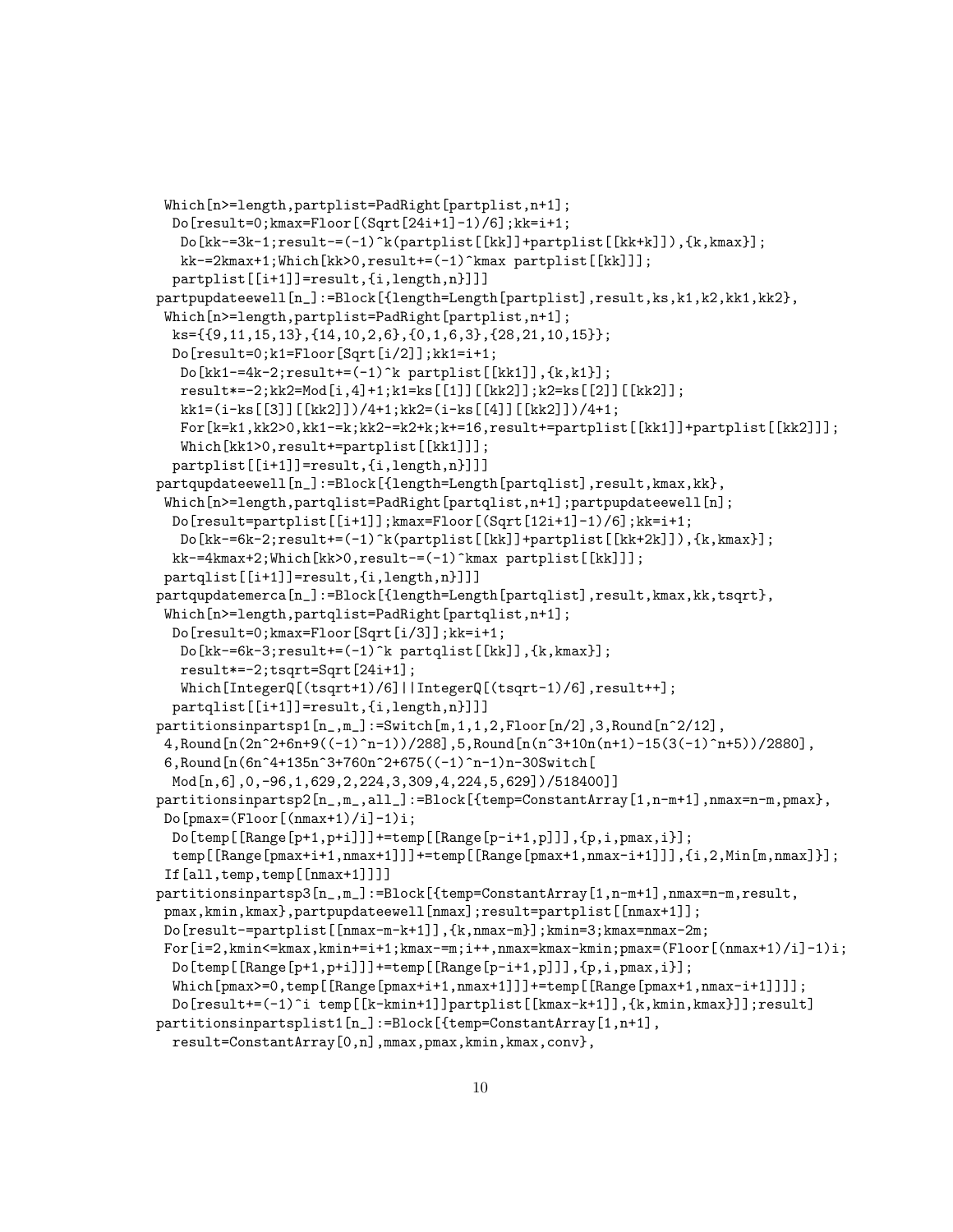```
mmax=Ceiling[(Sqrt[24n+9]-3)/6]+1;partpupdateewell[n-mmax];
result[[Range[n,mmax,-1]]]=partplist[[Range[n-mmax+1]]];kmin=1;
 Do[Which[i>1,pmax=(Floor[(n+1)/i]-1)i;D\circ[temp[[Range[p+1,p+i]]]+=temp[[Range[p-i+1,p]]],{p,i,pmax,i}];
  temp[[Range[pmax+i+1,n+1]]]+=temp[[Range[pmax+1,n-i+1]]]];
  result[[i]]=temp[[n-i+1]];kmax=n-mmax(i+1)-kmin+1;
  Which[kmax>=1,conv=ListConvolve[temp[[Range[kmax]]],partplist[[Range[kmax]]],{1,1},0];
  pmax=Floor[(n-kmin)/(i+1)];
  result[[Range[pmax,mmax,-1]]]+((-1)^i \cong (Range[kmax-(pmax-mmax)(i+1),kmax,i+1]]]];kmin+=i+1,{i,mmax-1}];result]
partitionsinpartsplist1[n_,m_]:=Block[{temp=ConstantArray[1,n+1],
  result=ConstantArray[0,n-m+1],mmax,pmax,kmin,kmax,conv},
 partpupdateewell[n-m];mmax=Floor[(Sqrt[8n+4m(m-1)+9]-2m-1)/2];
 result[[Range[n-m+1]]]=partplist[[Range[n-m+1]]];kmin=1;
 Do\mathrm{kmax=n-m(i+1)-kmin+1;Which[i>1,pmax=(Floor([kmax+1)/i]-1)i;}Do[temp[[Range[p+1,p+i]]]+=temp[[Range[p-i+1,p]]],{p,i, pmax,i}];
  Which[pmax>=0,temp[[Range[pmax+i+1,kmax+1]]]+=temp[[Range[pmax+1,kmax-i+1]]]]];
  conv=ListConvolve[temp[[Range[kmax]]],partplist[[Range[kmax]]],{1,1},0];
  pmax=kmin+m(i+1);result[[Range[pmax-m+1,n-m+1]]]+=(-1)^i conv[[Range[n-pmax+1]]];
  kmin+=i+1,{i,mmax}];result]
partitionsinpartsqlist1[n_]:=Block[{temp=ConstantArray[1,n],result,mmax,nmax=n-1,pmax},
 max=Floor[(Sqrt[8n+1]-1)/2];result=ConstantArray[0,mmax];result[1]]=1;
Do[{\text{nmax}=-i; \text{pmax}=(\text{Floor}({\text{nmax}+1)}/{i}]-1)i;Do[temp[[Range[p+1,p+i]]]+=temp[[Range[p-i+1,p]]],{p,i,pmax,i}];
 \text{Which}[\text{pmax}>=0,temp[[Range[\text{pmax}+i+1,\text{nmax}+1]]]]+=temp[[\text{Range}[\text{pmax}+1,\text{nmax}-i+1]]]];
 result[[i]]=temp[[nmax+1]],{i,2,mmax}];result]
End[]:
```
## EndPackage[];

In figure [2](#page-11-6) some timings of these functions are provided using Mathematica<sup>®</sup> 12.3 on an Intel® Core i7 9700K 3.60GHz with 32GB DDR4-2133 RAM. For PartitionsInPartsP and PartitionsInPartsPList the time for updating the list of  $P(n)$ , which is needed only once, is not included in the timing.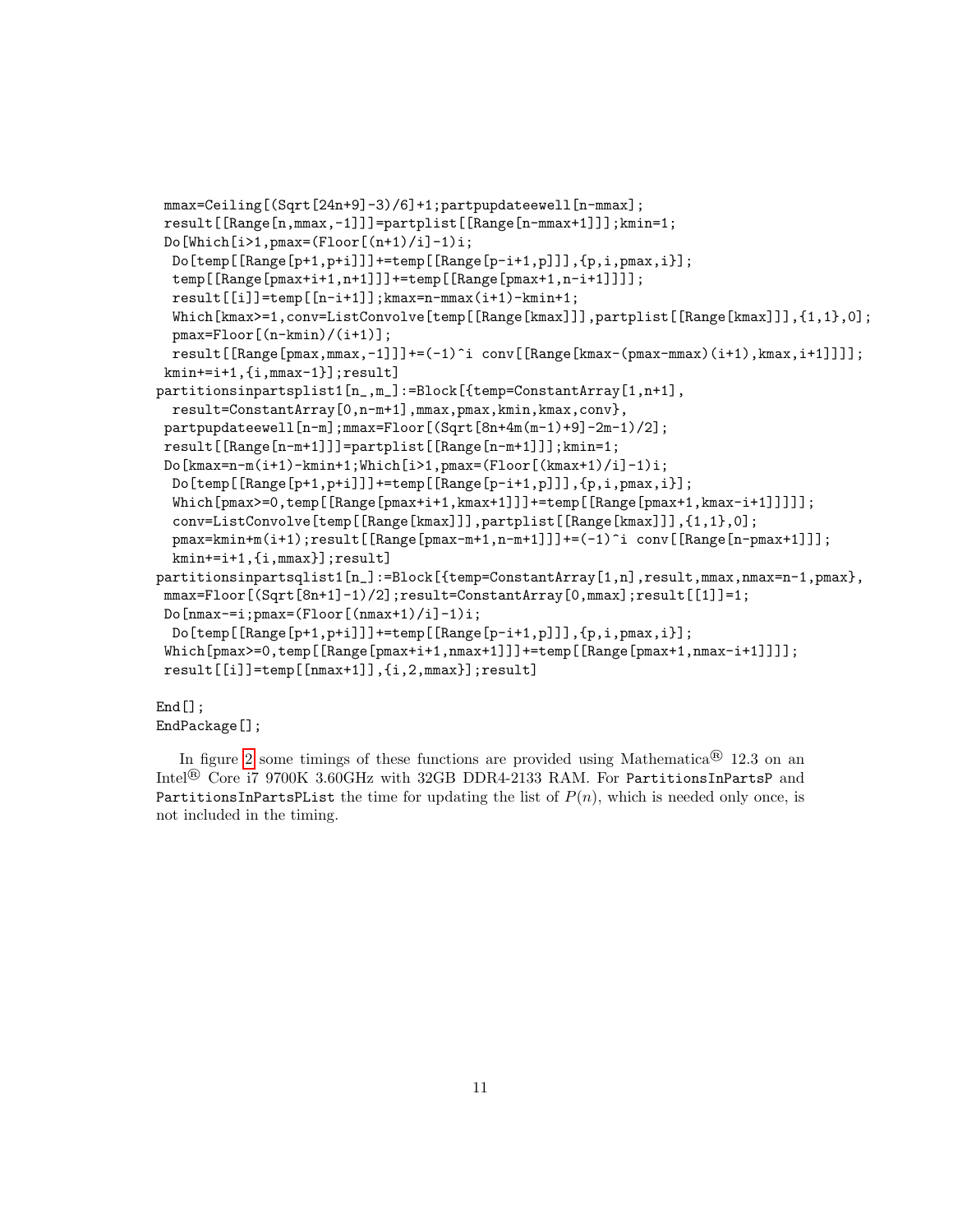Figure 2: Timings of Mathematica® Functions

<span id="page-11-6"></span>

## References

- <span id="page-11-1"></span>[1] G.E. Andrews, Euler's Pentagonal Number Theorem, Math. Mag. 56 (1983) 279-284.
- [2] G.E. Andrews, The Theory of Partitions, Cambridge University Press, 1984.
- <span id="page-11-0"></span>[3] G.E. Andrews, K. Eriksson, Integer Partitions, Cambridge University Press, 2004.
- <span id="page-11-3"></span>[4] W. Bomfim, J.E. Schoenfield, The On-Line Encyclopedia of Integer Sequences, A026810, A026811, A026812, <https://oeis.org>
- <span id="page-11-2"></span>[5] L. Comtet, Advanced Combinatorics, rev. enl. ed., Reidel Publishing Company, 1974.
- <span id="page-11-5"></span>[6] J.A. Ewell, Recurrences for the partition function and its relatives, Rocky Mountain J. Math. 34 (2004) 619-627.
- <span id="page-11-4"></span>[7] R. Honsberger, Mathematical Gems III, Math. Assoc. Amer., 1985.